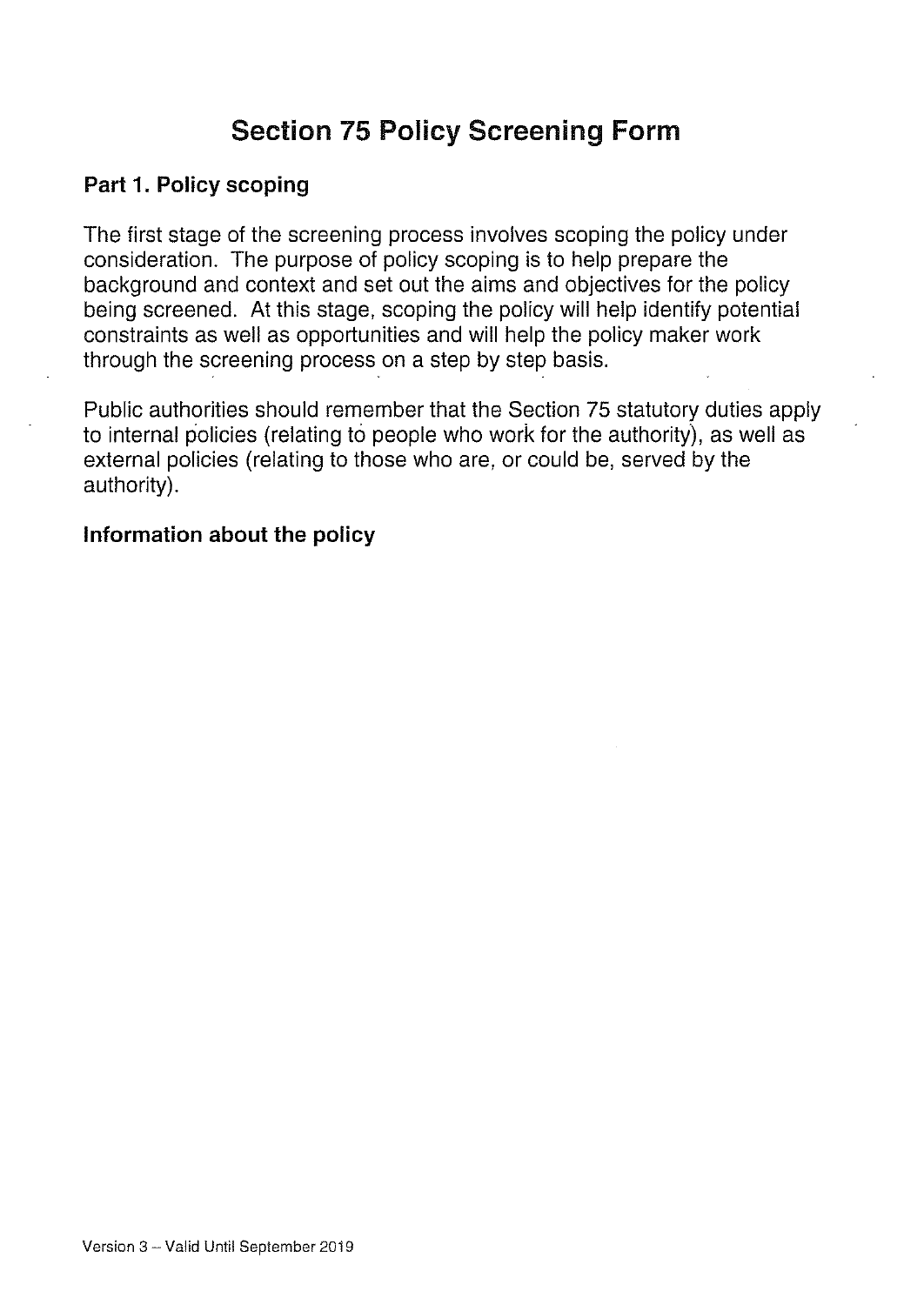Name of the policy Brexit Preparation Grant

#### Is this an existing, revised or <sup>a</sup> new policy?

This is <sup>a</sup> new product. Invest NI recognises that with the scheduled Brexit date set for 29 March 2019 many client companies need to prepare for a range of changes and challenges relating to customs, supply chains, contracts, contingency <sup>p</sup>lans and more to ensure competitiveness and sustainability in the future. Invest NI proposes to introduce the Brexit Preparation Grant (BPG) that will offer clients targeted support to plan for the post Brexit environment.

Projects to be assisted under BPG must seek to address potential issues arising from the challenges around Brexit and must satisfy Invest NI's intervention principles. BPG will be offered Northern Ireland

What is it trying to achieve? (intended aims/outcomes)

BPG is being proposed to offer enhanced financial support to assist Clients prepare to operate / compete in the post Brexit environment. Provision of support under BPG will facilitate:

The programme aims to provide :-

- $\bullet$  : A tactical response to current circumstances;
- • The mitigation of constraints to growth and competitiveness post Brexit.

Are there any Section 75 categories which might be expected to benefit from the intended policy? No specific groups

Who initiated or wrote the policy? Frankie McCourt, Client Executive

Who owns and who implements the policy? Executive Director of Business Solutions Group -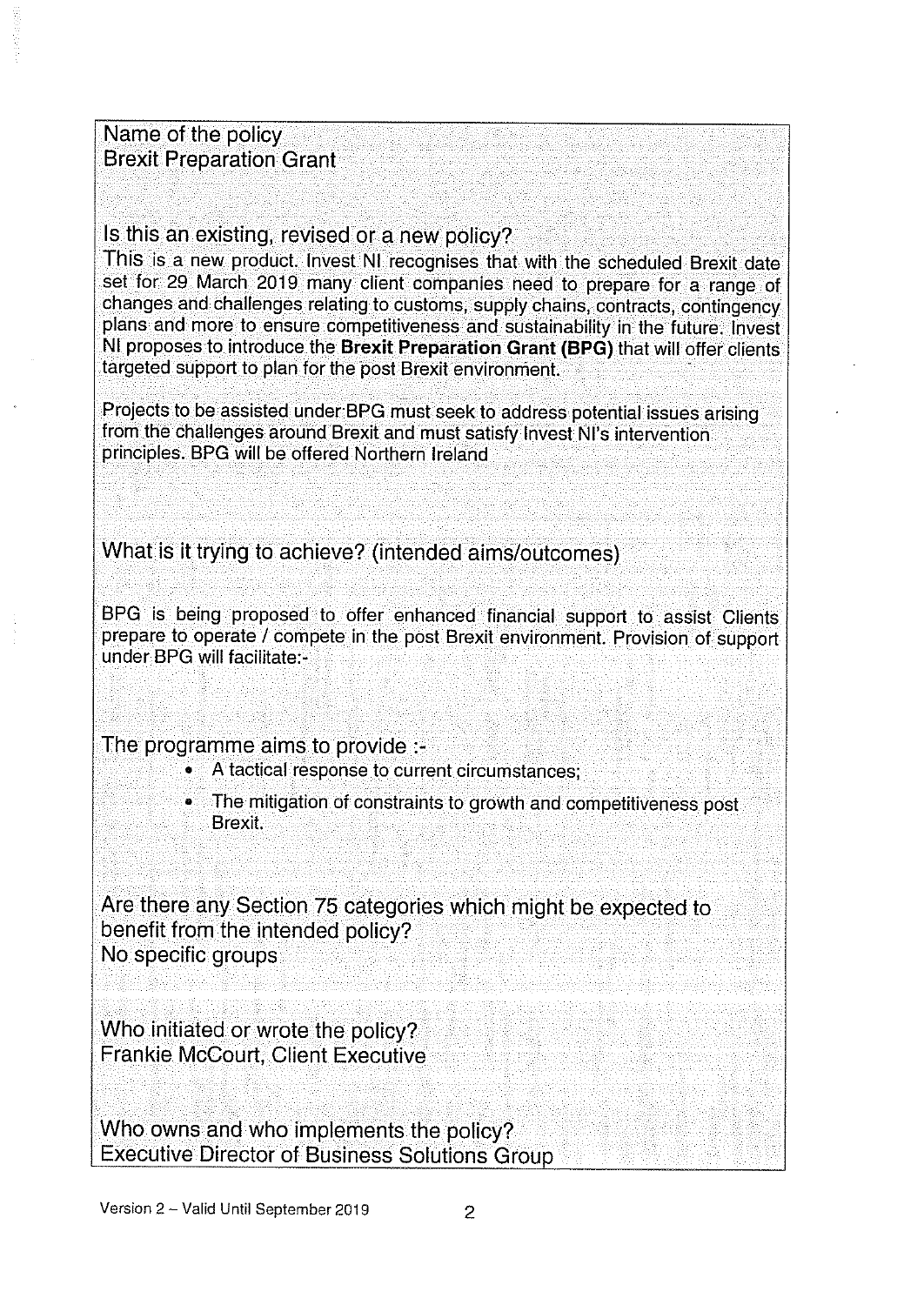### Implementation factors

Are there any factors which could contribute to/detract from the intended aim/outcome of the policy/decision?

| If yes, are they |                                    |  |  |
|------------------|------------------------------------|--|--|
| 闔                | financial                          |  |  |
| L                | legislative<br>$\sim$              |  |  |
| Ť.               | other, please specify<br>$\bullet$ |  |  |

### Main stakeholders affected

Who are the internal and external stakeholders (actual or potential) that the policy will impact upon?

|   | staff                             |
|---|-----------------------------------|
|   | service users                     |
| i | other public sector organisations |
|   | voluntary/community/trade unions  |
|   | other, please specify             |
|   |                                   |

### Other policies with a bearing on this policy

<sup>o</sup> what are they? None

. who owns them? N/A

### Available evidence

Version 2 - Valid Until September 2019 3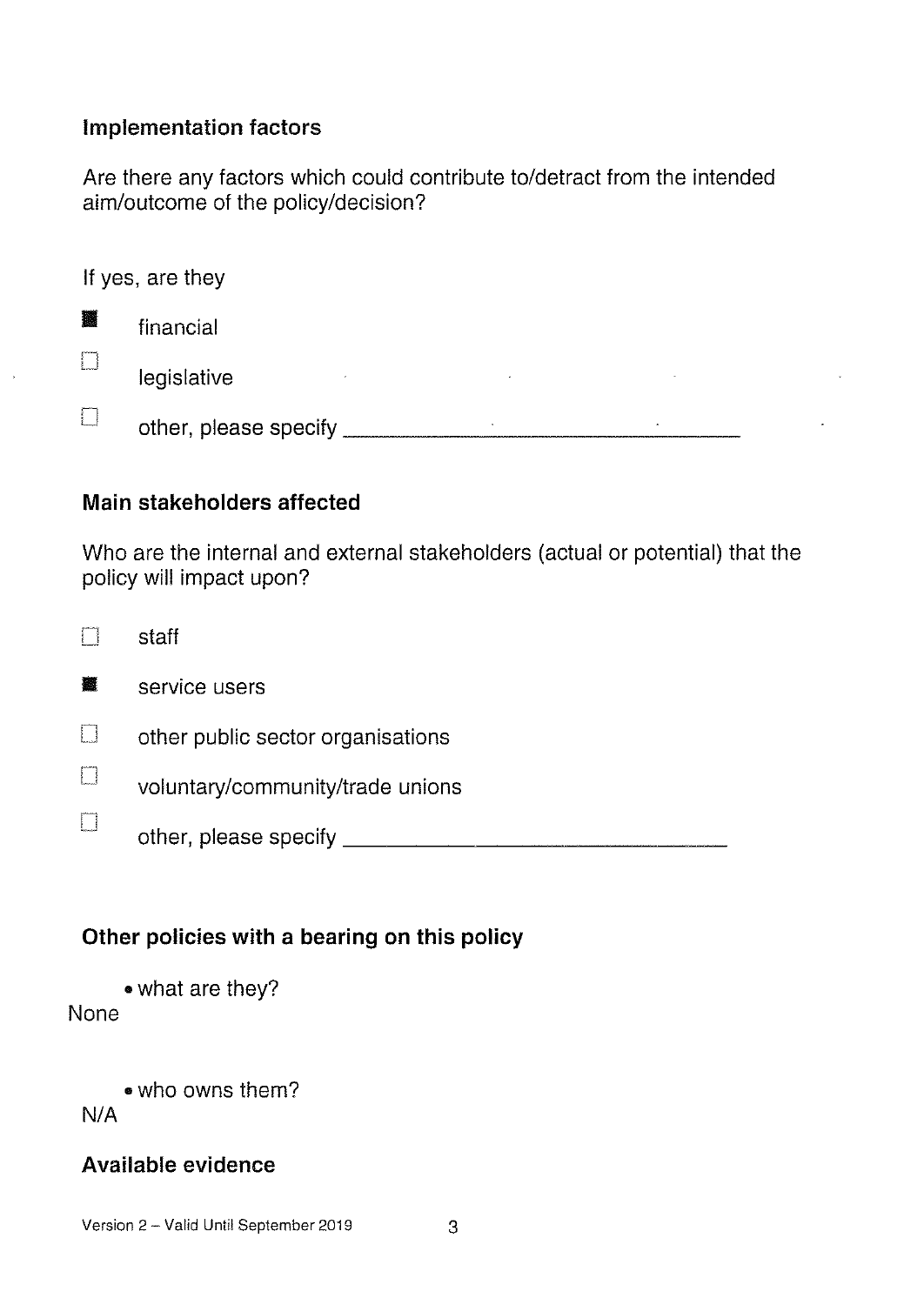Evidence to help inform the screening process may take many forms. Public authorities should ensure that their screening decision is informed by relevant data.

 $\sim$   $\star$ 

What evidence/information (both qualitative and quantitative) have you gathered to inform this policy? Specify details for each of the Section <sup>75</sup> categories.

| ALL | Relevant economic and analytical evidence relating to the impact<br>of Brexit has been considered in order to inform this policy. A<br>rural needs assessment has also been completed in order to<br>assess any disproportionate impact on rural communities. |
|-----|---------------------------------------------------------------------------------------------------------------------------------------------------------------------------------------------------------------------------------------------------------------|

#### Needs, experiences and priorities

 $\mathcal{L}^{\text{max}}_{\text{max}}$ 

 $\mathcal{L}^{\text{max}}_{\text{max}}$ 

Taking into account the information referred to above, what are the different needs, experiences and priorities of each of the following categories, in relation to the particular policy/decision? Specify details for each of the Section 75 categories

| <b>Section 75</b><br>category | Details of needs/experiences/priorities |
|-------------------------------|-----------------------------------------|
| <b>Religious</b><br>belief    | No specific needs identified            |
| <b>Political</b><br>opinion   | No specific needs identified            |
| Racial group                  | No specific needs identified            |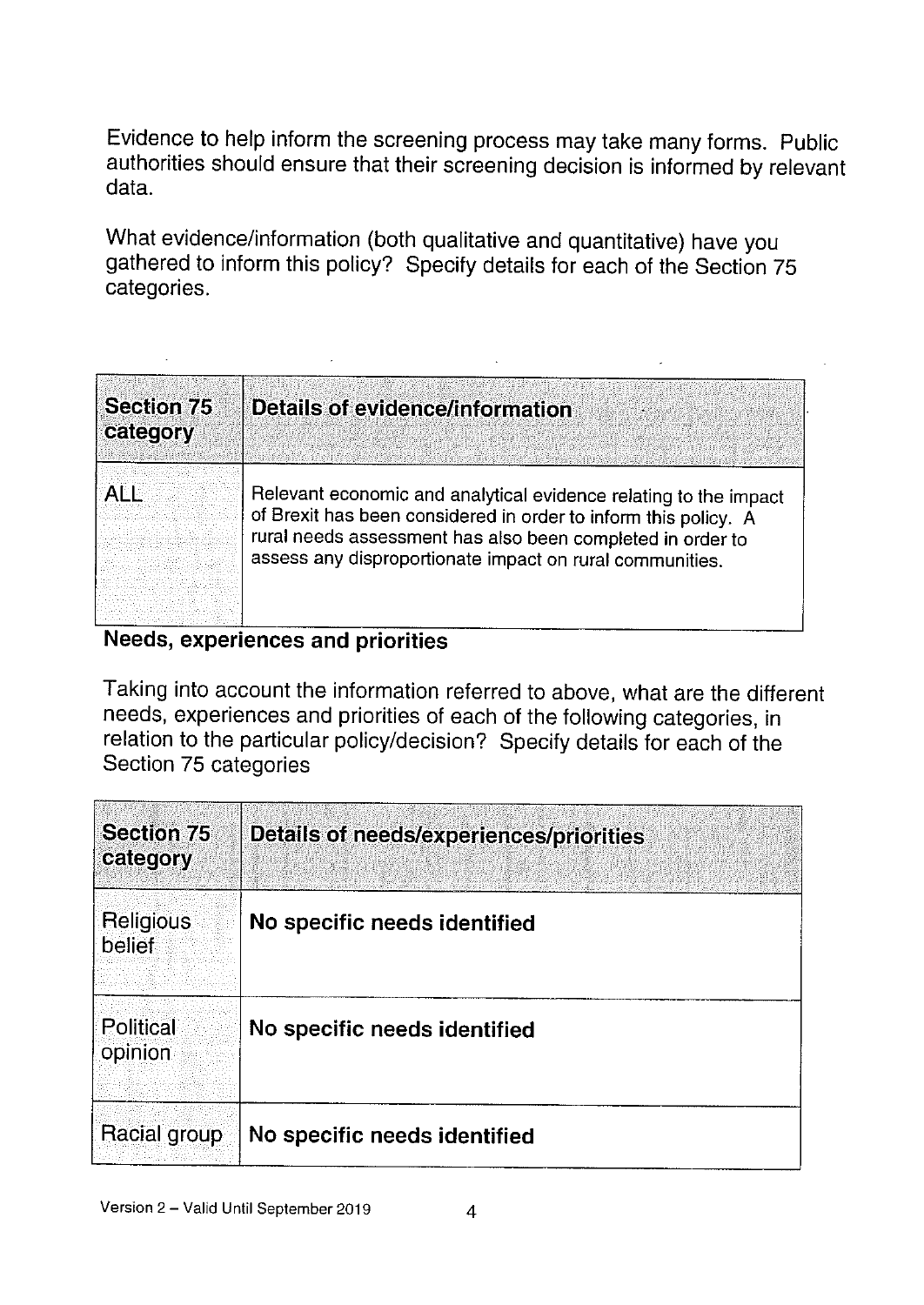| Age                           | No specific needs identified                                                                                                                    |
|-------------------------------|-------------------------------------------------------------------------------------------------------------------------------------------------|
|                               | Marital status   No specific needs identified                                                                                                   |
| Sexual<br>orientation         | No specific needs identified                                                                                                                    |
| Men and<br>women<br>generally | No specific needs identified                                                                                                                    |
| <b>Disability</b>             | Reasonable adjustments will be made for people<br>with disabilities within the business environment<br>targeted to need to access our services. |
| Dependants                    | No specific needs identified                                                                                                                    |

### Part 2. Screening questions

### Introduction

In making a decision as to whether or not there is a need to carry out an equality impact assessment, the public authority should consider its answers to the questions 1-4 which are given on pages 66-68 of this Guide.

If the public authority's conclusion is **none** in respect of all of the Section 75 equality of opportunity and/or good relations categories, then the public authority may decide to screen the policy out. If a policy is 'screened out' as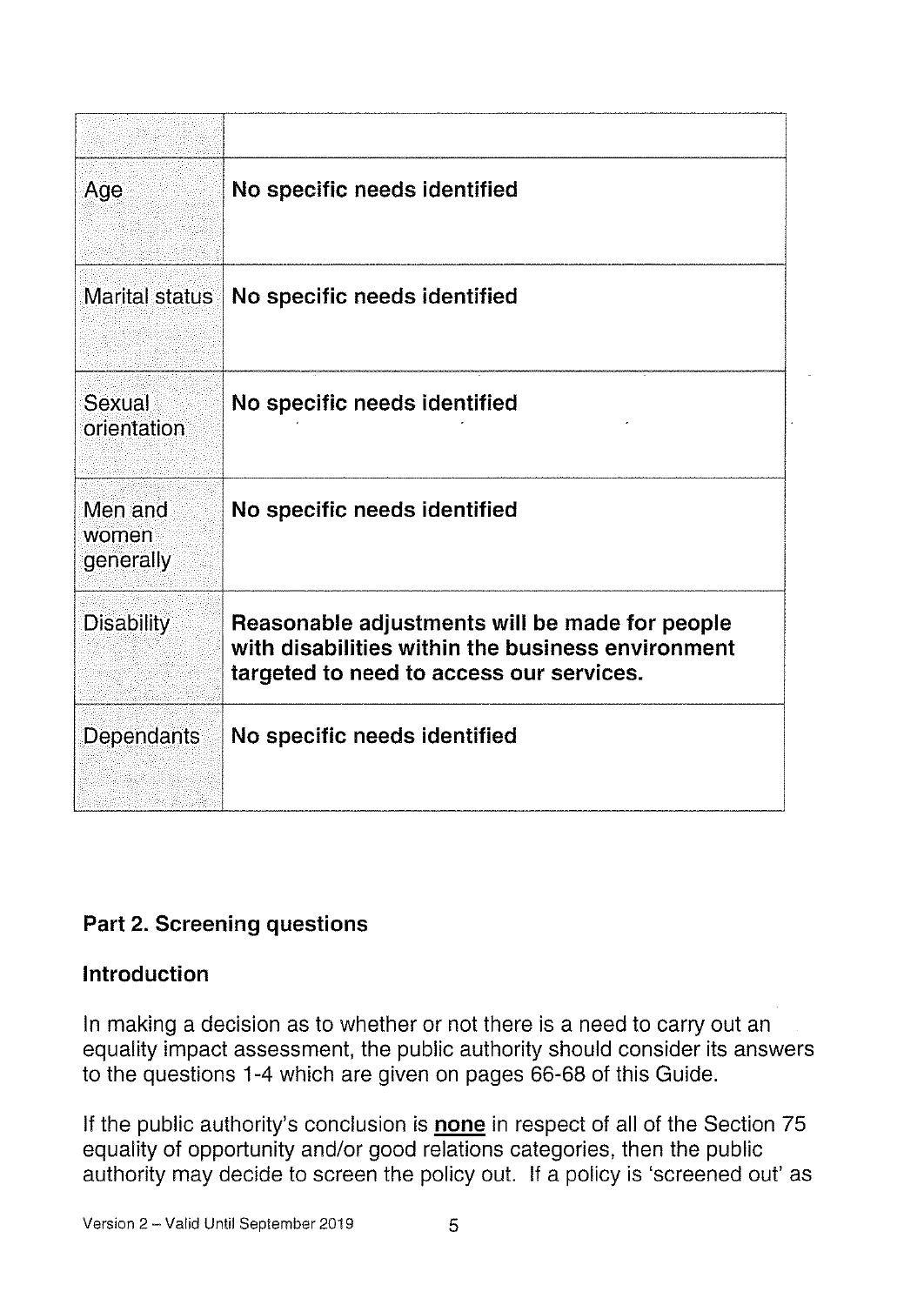having no relevance to equality of opportunity or good relations, <sup>a</sup> public authority should give details of the reasons for the decision taken.

If the public authority's conclusion is **major** in respect of one or more of the Section <sup>75</sup> equality of opportunity and/or good relations categories, then consideration should be <sup>g</sup>iven to subjecting the policy to the equality impact assessment procedure.

If the public authority's conclusion is **minor** in respect of one or more of the Section <sup>75</sup> equality categories and/or good relations categories, then consideration should still be <sup>g</sup>iven to proceeding with an equality impact assessment, or to:

- •measures to mitigate the adverse impact: or
- the introduction of an alternative policy to better promote equality of opportunity and/or good relations.

### In favour of <sup>a</sup> 'major' impact

- a) The policy is significant in terms of its strategic importance;
- b) Potential equality impacts are unknown, because, for example, there is insufficient data upon which to make an assessment or because they are complex, and it would be appropriate to conduct an equality impact assessment in order to better assess them:
- c) Potential equality and/or good relations impacts are likely to be adverse or are likely to be experienced disproportionately by groups of people including those who are marginalised or disadvantaged;
- d) Further assessment offers <sup>a</sup> valuable way to examine the evidence and develop recommendations in respect of <sup>a</sup> policy about which there are concerns amongst affected individuals and representative groups, for example in respect of multiple identities;
- e) The policy is likely to be challenged by way of judicial review;
- f) The policy is significant in terms of expenditure.

### In favour of 'minor' impact

- a) The policy is not unlawfully discriminatory and any residual potential impacts on people are judged to be negligible;
- b) The policy, or certain proposals within it, are potentially unlawfully discriminatory, but this possibility can readily and easily be eliminated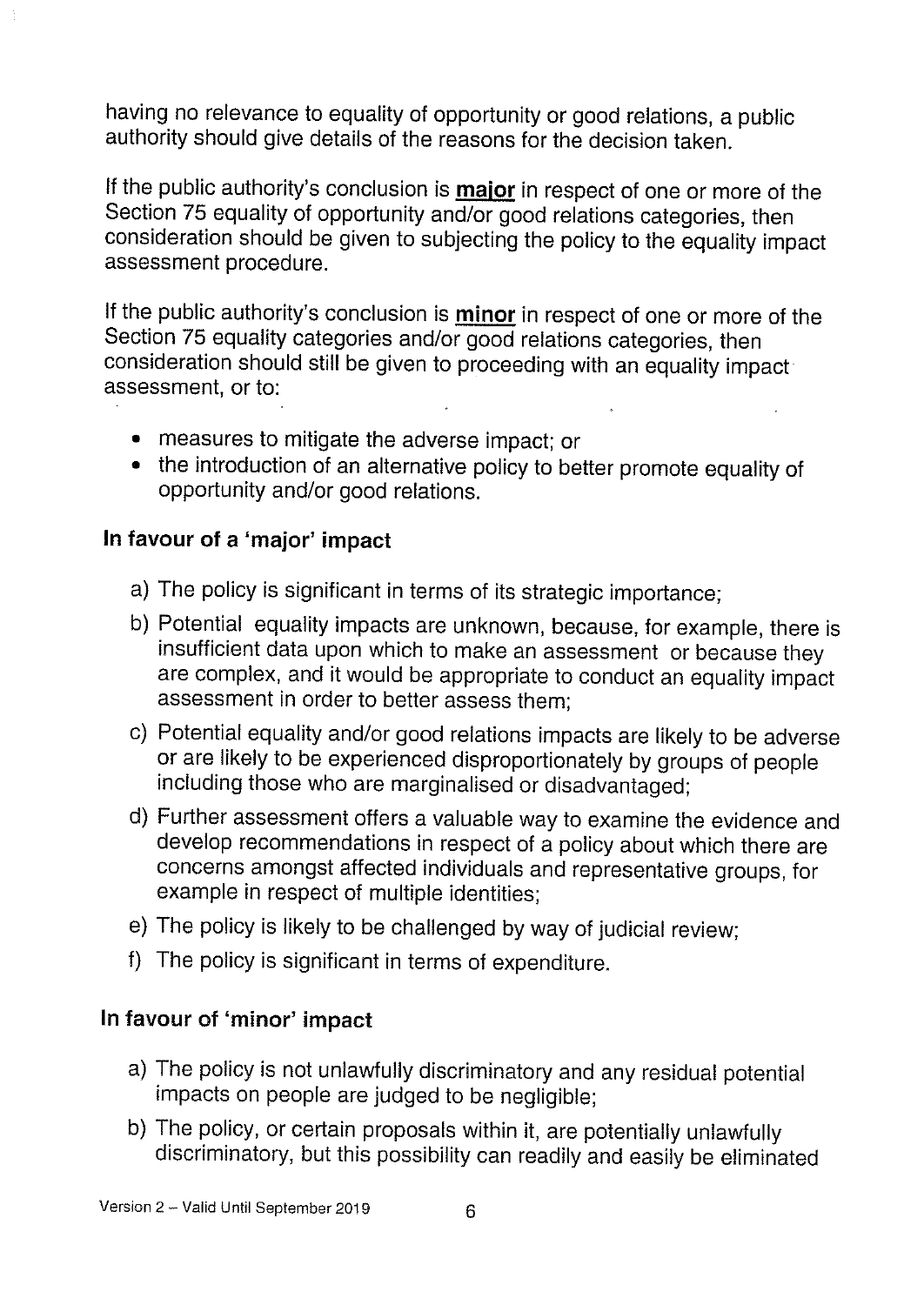by making appropriate changes to the policy or by adopting appropriate mitigating measures;

- c) Any asymmetrical equality impacts caused by the policy are intentional because they are specifically designed to promote equality of opportunity for particular groups of disadvantaged people;
- d) By amending the policy there are better opportunities to better promote equality of opportunity and/or good relations.

### In favour of none

- a) The policy has no relevance to equality of opportunity or good relations.
- b) The policy is purely technical in nature and will have no bearing in terms of its likely impact on equality of opportunity or good relations for people within the equality and good relations categories.

Taking into account the evidence presented above, consider and comment on the likely impact on equality of opportunity and good relations for those affected by this policy, in any way, for each of the equality and good relations categories, by applying the screening questions given overleaf and indicate the level of impact on the group i.e. minor, major or none.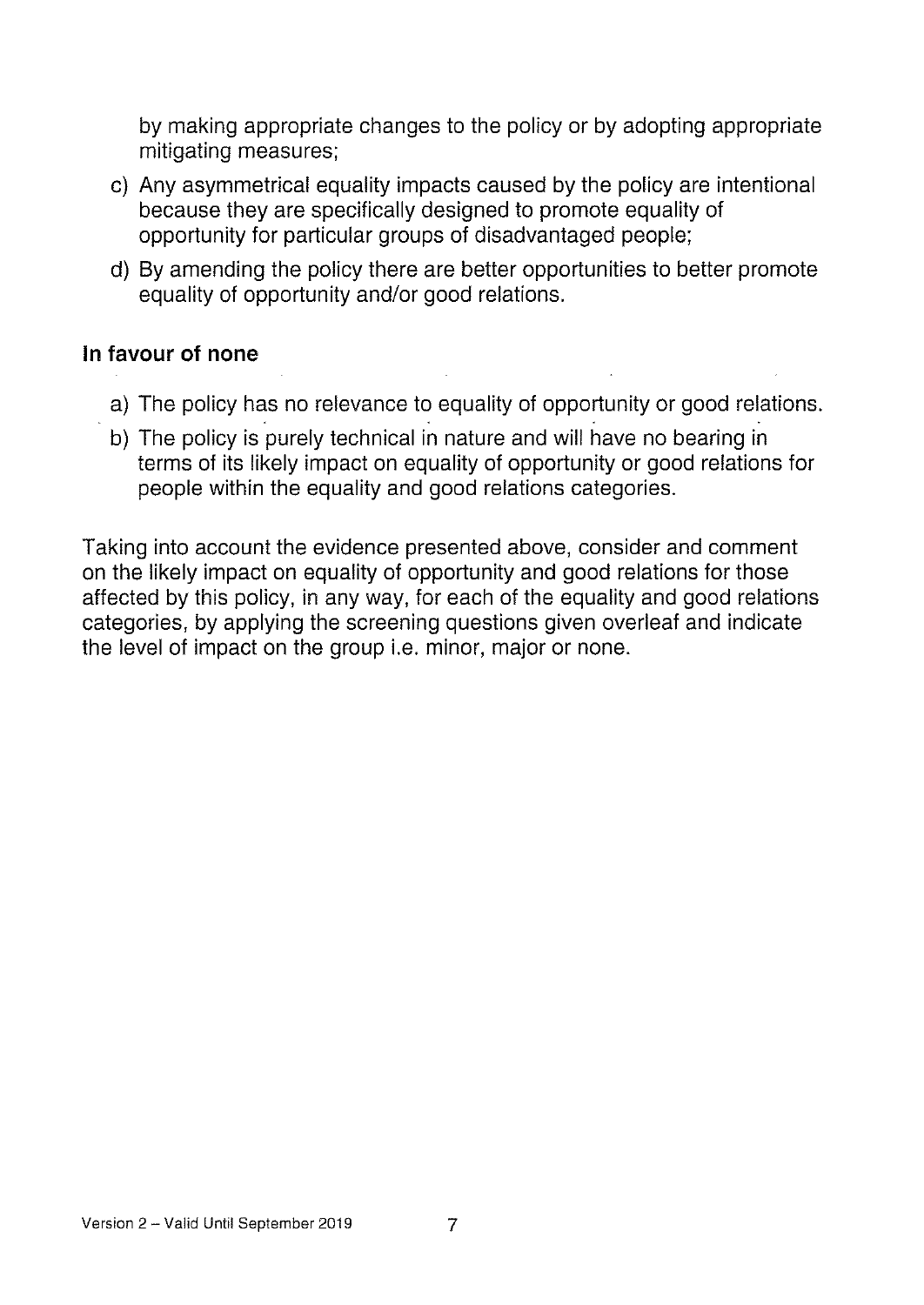## Screening questions

 $\mathcal{A}$ 

| 1,<br>What is the likely impact on equality of opportunity for those affected<br>by this policy, for each of the Section 75 equality categories?<br>minor/major/none |                          |                                      |
|----------------------------------------------------------------------------------------------------------------------------------------------------------------------|--------------------------|--------------------------------------|
| Section 75<br>category                                                                                                                                               | Details of policy impact | Level of impact?<br>minor/major/none |
| <b>Religious</b><br><b>belief</b>                                                                                                                                    |                          | <b>None</b>                          |
| Political<br>opinion                                                                                                                                                 |                          | <b>None</b>                          |
| <b>Racial</b><br>group                                                                                                                                               |                          | <b>None</b>                          |
| Age                                                                                                                                                                  |                          | None                                 |
| <b>Marital</b><br>status                                                                                                                                             |                          | <b>None</b>                          |
| Sexual<br>orientation                                                                                                                                                |                          | None                                 |
| Men and<br>women<br>generally                                                                                                                                        |                          | None                                 |
| <b>Disability</b>                                                                                                                                                    |                          | None                                 |
| <b>Dependants</b>                                                                                                                                                    |                          | None                                 |

 $\blacksquare$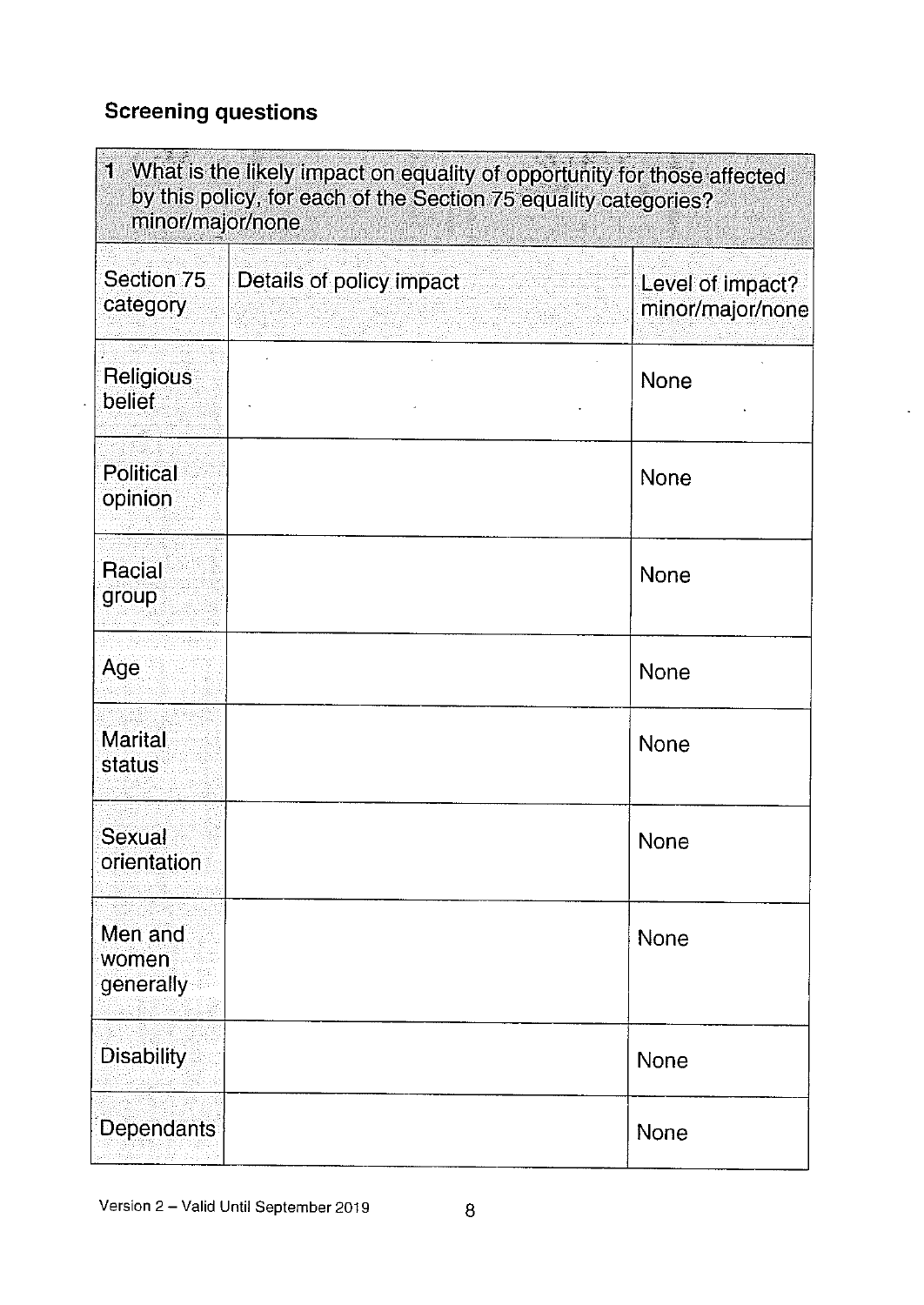| $\mathcal{P}_\mathcal{C}$<br>Are there opportunities to better promote equality of opportunity for<br>people within the Section 75 equalities categories? |                         |                                                                                                                                                                                                                                |  |
|-----------------------------------------------------------------------------------------------------------------------------------------------------------|-------------------------|--------------------------------------------------------------------------------------------------------------------------------------------------------------------------------------------------------------------------------|--|
| Section 75<br>category                                                                                                                                    | If Yes, provide details | If No, provide reasons                                                                                                                                                                                                         |  |
| <b>ALL</b>                                                                                                                                                |                         | This programme of<br>support is available to all<br>client companies whose<br>project meets the criteria.<br>This support is unlikely to<br>promote equality of<br>opportunity amongst any<br>specific section 75<br>category. |  |

es :

| 3 To what extent is the policy likely to impact on good relations between<br>people of different religious belief, political opinion or racial group?<br>minor/major/none |                          |                                           |
|---------------------------------------------------------------------------------------------------------------------------------------------------------------------------|--------------------------|-------------------------------------------|
| Good<br>relations<br>category                                                                                                                                             | Details of policy impact | Level of impact<br>minor/major/none       |
| Religious<br>belief                                                                                                                                                       |                          | None for the<br>reasons outlined<br>above |
| <b>Political</b><br>opinion                                                                                                                                               |                          | None for the<br>reasons outlined<br>above |
| Racial<br>group                                                                                                                                                           |                          | None for the<br>reasons outlined<br>above |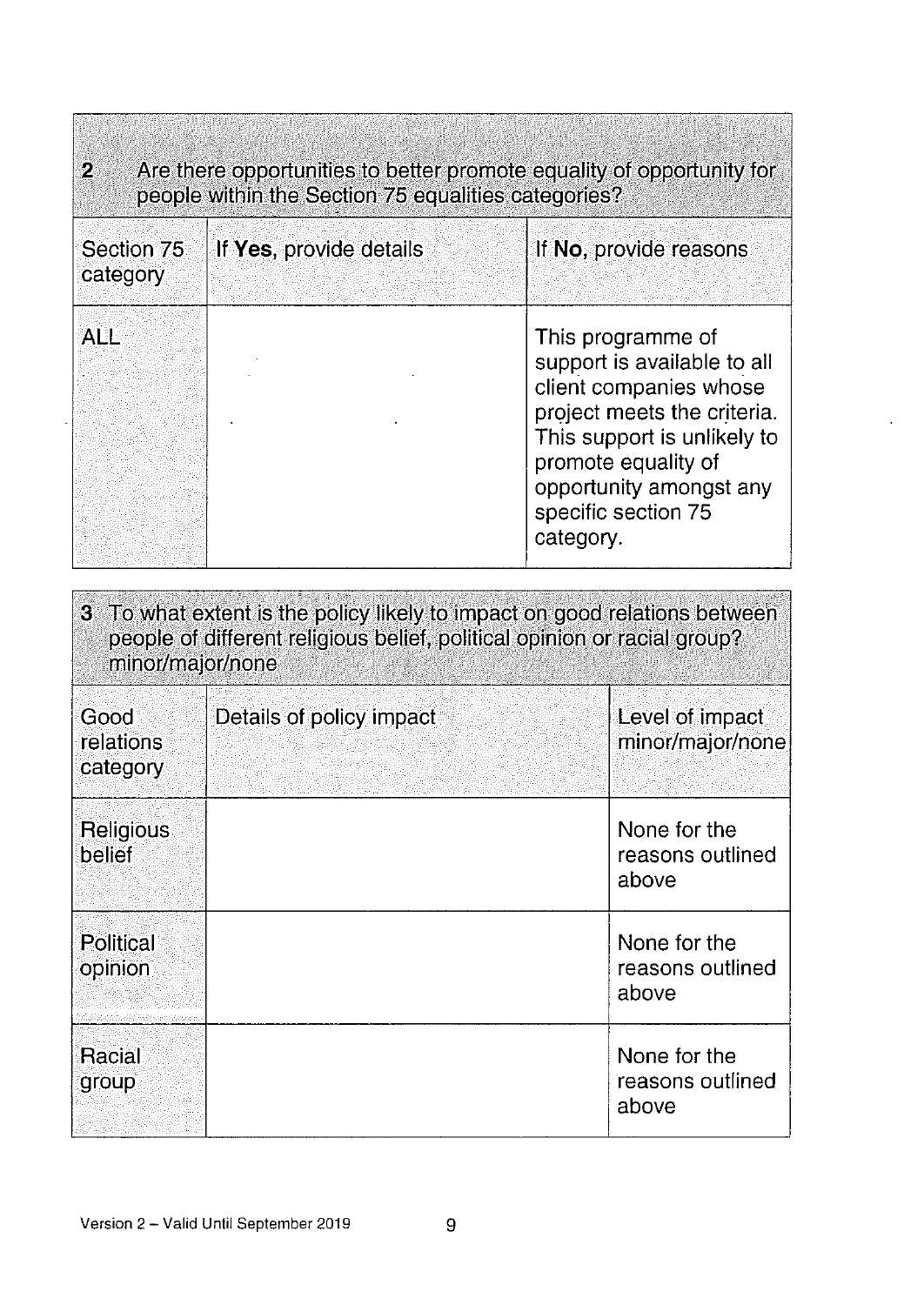| 4 Are there opportunities to better promote good relations between<br>people of different religious belief, political opinion or racial group? |                         |                                        |  |
|------------------------------------------------------------------------------------------------------------------------------------------------|-------------------------|----------------------------------------|--|
| Good<br>relations<br>category                                                                                                                  | If Yes, provide details | If No, provide reasons                 |  |
| Religious<br>belief                                                                                                                            |                         | None for the reasons<br>outlined above |  |
| Political<br>opinion                                                                                                                           |                         | None for the reasons<br>outlined above |  |
| Racial<br>group                                                                                                                                |                         | None for the reasons<br>outlined above |  |

 $\ddot{\phantom{a}}$ 

 $\sim$ 

 $\sim$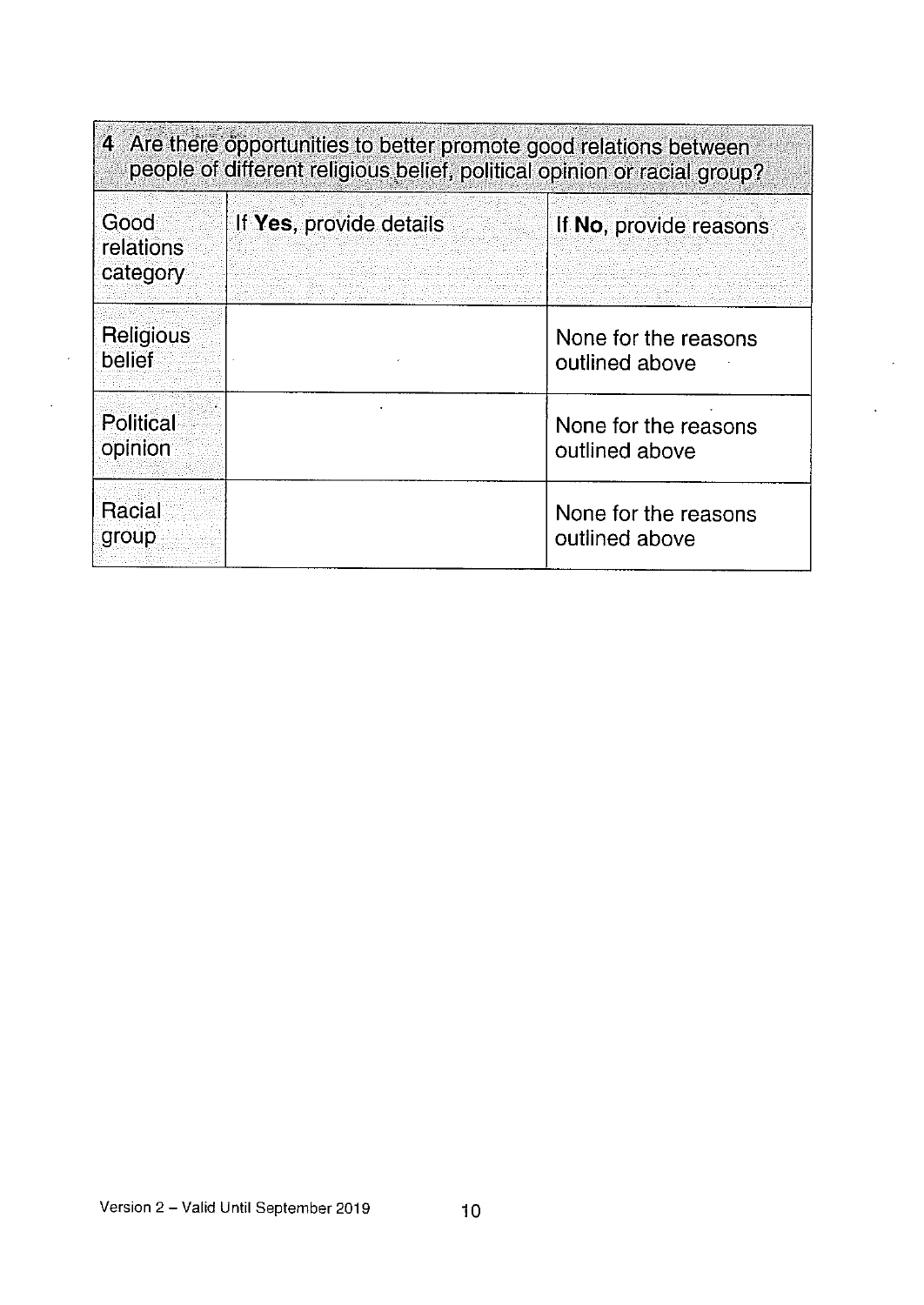### Additional considerations

### Multiple identity

Generally speaking, people can fall into more than one Section 75 category. Taking this into consideration, are there any potential impacts of the policy/decision on people with multiple identities? (For example; disabled minority ethnic people; disabled women; young Protestant men; and young lesbians, gay and bisexual people).

Provide details of data on the impact of the policy on people with multiple identities. Specify relevant Section 75 categories concerned.

N/A

#### Part 3. Screening decision

If the decision is not to conduct an equality impact assessment, please provide details of the reasons.

Not considered to require an EQIA at this time, although we will continue to monitor potential impact.

If the decision is not to conduct an equality impact assessment the public authority should consider if the policy should be mitigated or an alternative policy be introduced.

Not at this time

If the decision is to subject the policy to an equality impact assessment, please provide details of the reasons.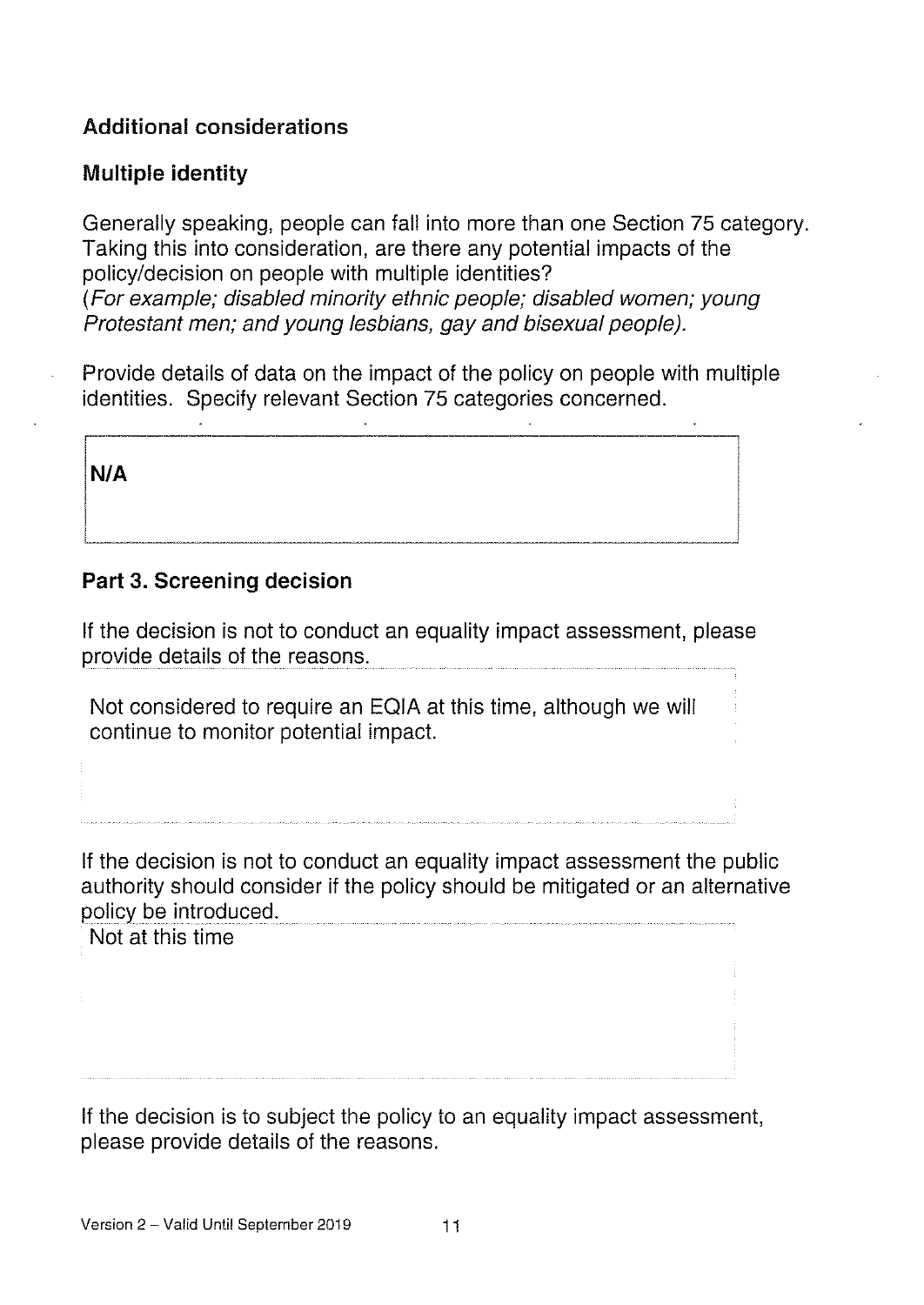All public authorities' equality schemes must state the authority's arrangements for assessing and consulting on the likely impact of policies adopted or proposed to be adopted by the authority on the promotion of equality of opportunity. The Commission recommends screening and equality impact assessment as the tools to be utilised for such assessments. Further advice on equality impact assessment may be found in <sup>a</sup> separate Commission publication: Practical Guidance on Equality Impact Assessment.

### Mitigation

When the public authority concludes that the likely impact is 'minor' and an equality impact assessment is not to be conducted, the public authority may consider mitigation to lessen the severity of any equality impact, or the introduction of an alternative policy to better promote equality of opportunity or good relations.

Can the policy/decision be amended or changed or an alternative policy introduced to better promote equality of opportunity and/or good relations?

If so, give the reasons to support your decision, together with the proposed changes/amendments or alternative policy.

### As this is <sup>a</sup> business support package alternative policies are not relevant at this time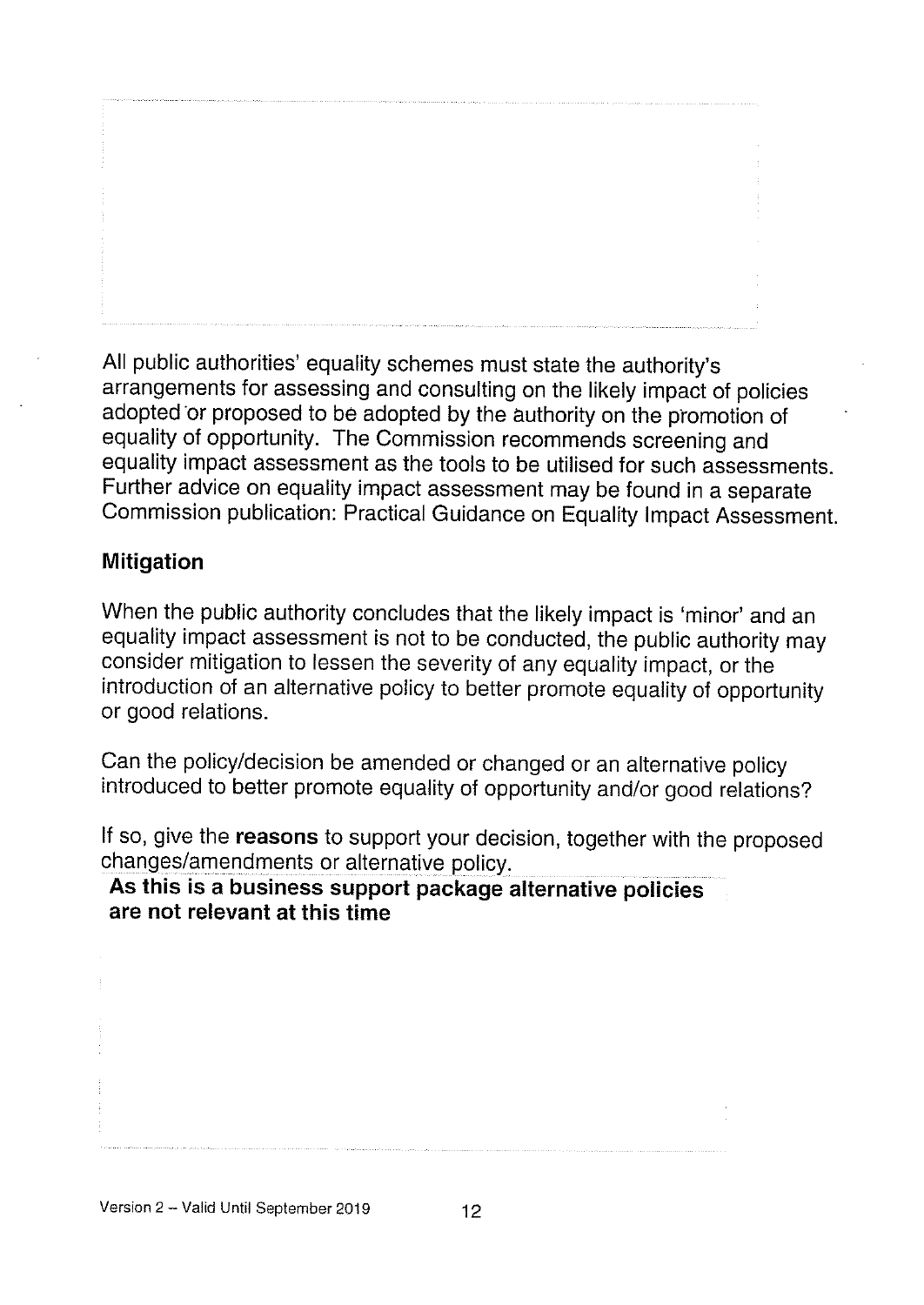### Timetabling and prioritising

Factors to be considered in timetabling and prioritising policies for equality impact assessment.

If the policy has been 'screened in' for equality impact assessment, then please answer the following questions to determine its priority for timetabling the equality impact assessment.

On a scale of 1-3, with <sup>1</sup> being the lowest priority and 3 being the highest, assess the policy in terms of its priority for equality impact assessment.

| цò,<br><b>Priority criterion</b>                     | Rating<br>$(1-3)$ |
|------------------------------------------------------|-------------------|
| Effect on equality of opportunity and good relations |                   |
| Social need                                          |                   |
| Effect on people's daily lives                       |                   |
| Relevance to a public authority's functions          |                   |

Note: The Total Rating Score should be used to prioritise the policy in rank order with other policies screened in for equality impact assessment. This list of priorities will assist the public authority in timetabling. Details of the Public Authority's Equality Impact Assessment Timetable should be included in the quarterly Screening Report.

Is the policy affected by timetables established by other relevant public authorities?

If yes, please provide details